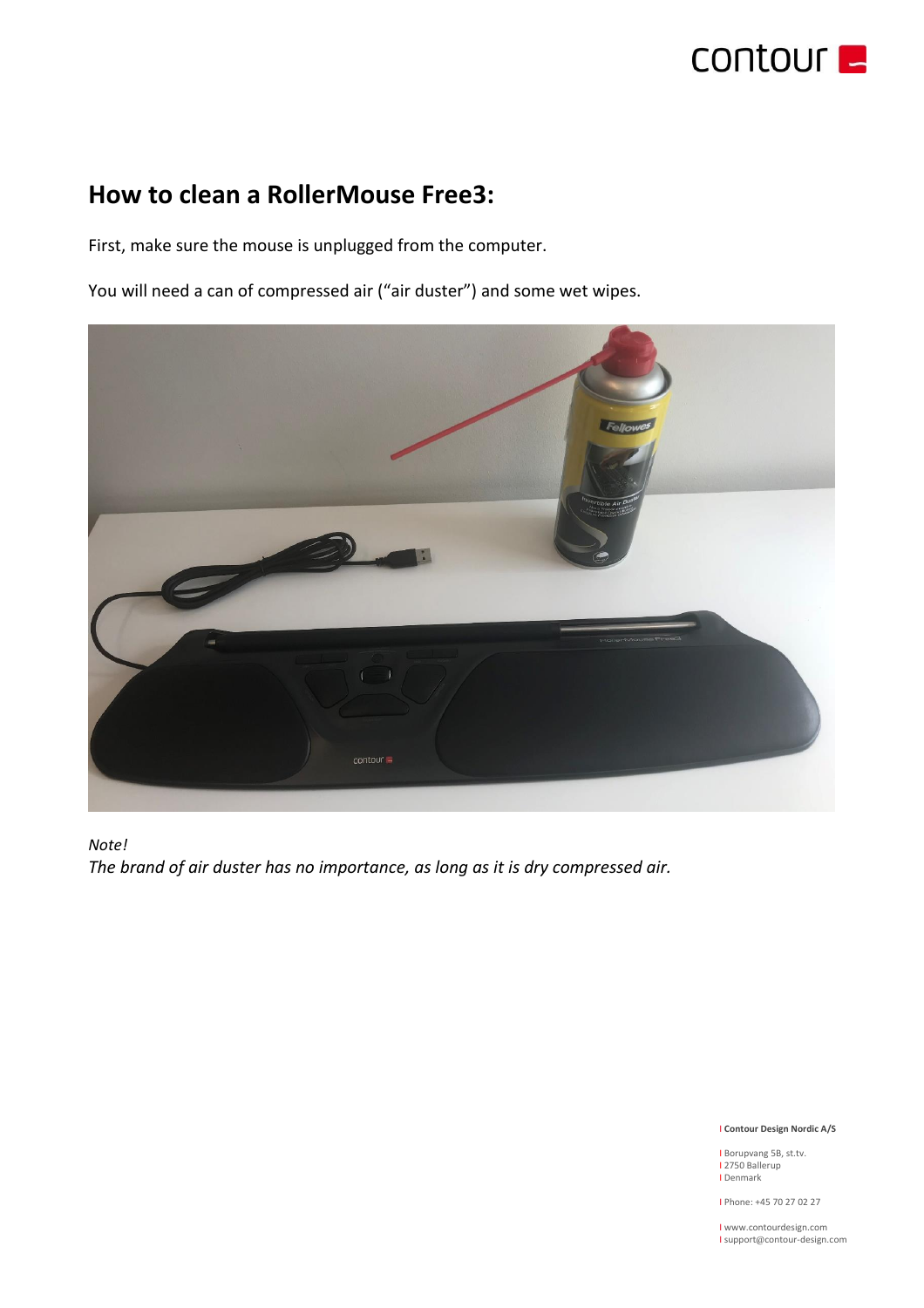

Use the air duster to clean away any dust/hair/lint particles under and around the rollerbar. Slide the roller left and right to access both sides of the bar with the compressed air. The sensor on the Free3 is indicated by the red ring in the image below.

Press down on the bar to see the sensor and be sure to clean away any dust or particles on and around this area!

*(Dust/hair/lint on the sensor might cause erratic cursor movement)*



## I **Contour Design Nordic A/S**

I Borupvang 5B, st.tv. I 2750 Ballerup I Denmark

I Phone: +45 70 27 02 27

I www.contourdesign.com I support@contour-design.com